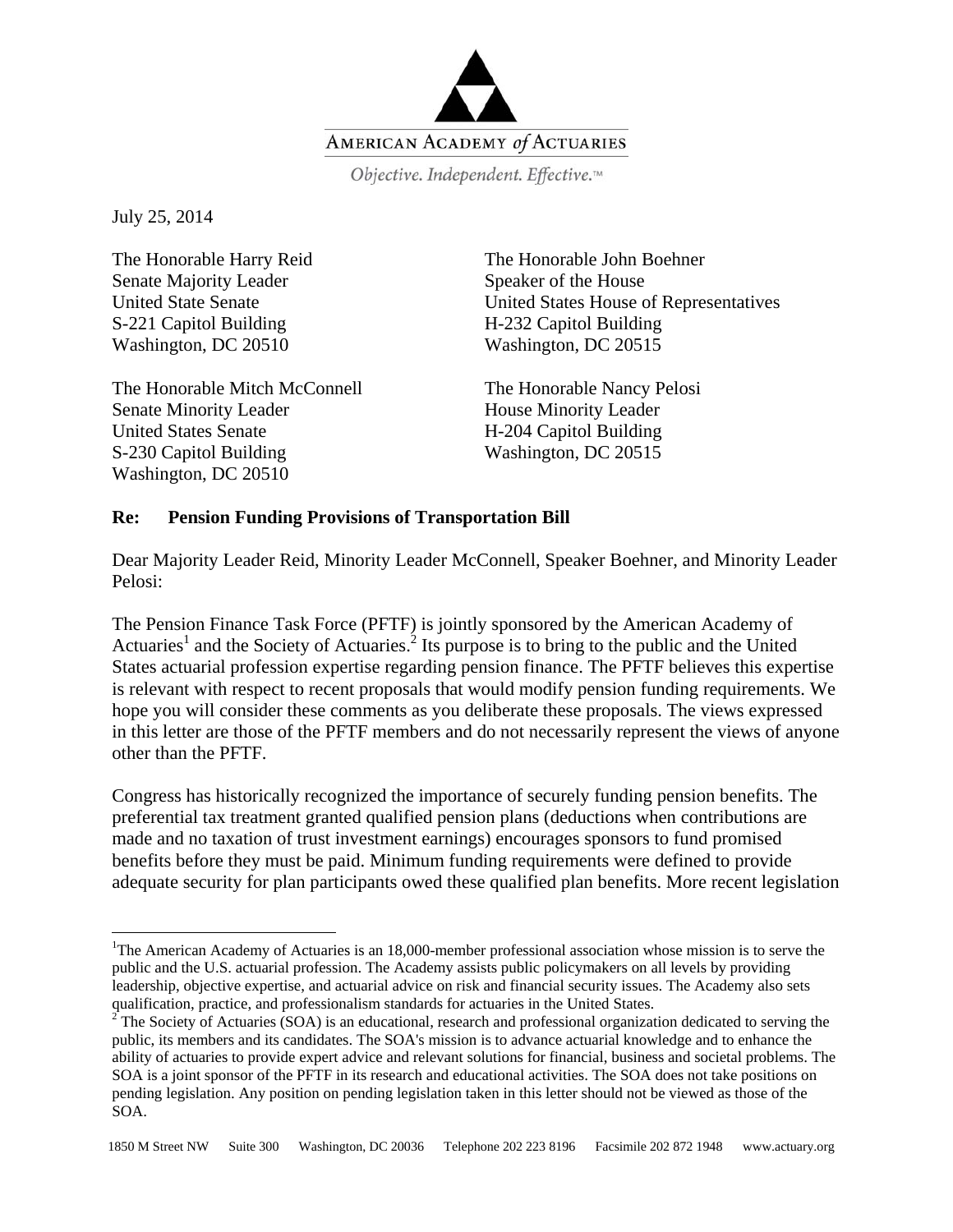$(MAP-21)<sup>3</sup>$  included modifications to the way pension liabilities are calculated for funding purposes, thereby decreasing these reported liabilities and reducing contribution requirements. MAP-21 was designed to provide short-term funding requirement relief to plan sponsors in light of economic conditions and included a schedule on which its impact would be reduced. Recent proposals, such as the Highway and Transportation Funding Act of 2014 (H.R. 5021), would defer this phase-out, and by doing so, lowers the ongoing funding requirements. Extending these temporary provisions accelerates tax revenue while deferring the pension cost to future generations, distorts the pension measurements, and undermines the benefit security of plan participants while increasing the risk exposure to the PBGC.

## **Tax Revenue**

Such proposals are scored as revenue increases because they change the timing of sponsor contributions. They do not reduce the underlying benefits promised by these plans or the obligation of plan sponsors to ultimately pay those benefits. The proposal allows plan sponsors to make smaller contributions over the next few years. Since these contributions, which are currently tax-deductible, would be reduced, it is expected to result in greater tax revenue within the budget window. But sponsors that contribute less today will need to contribute more in the future, and the related deductions will merely be taken at a later date, outside of the budget window. The proposal therefore increases current revenue only by reducing future revenue.

## **Measurement Implications**

Proponents of the proposal reason that current interest rates are artificially low because of government involvement in the fixed-income market. These lower interest rates are used to calculate the liability for pension benefits, and produce higher liability measurements. They argue that the proposal reduces the influence of anomalous interest rates through the averaging over a long period of time, and that this approach provides a more accurate measurement of pension liabilities. But these arguments do not accurately reflect the role that interest rates play in the capital markets, and the proposal would materially distort pension plan measurement.

Interest rates are always influenced by government actions. Sometimes the actions contribute to higher rates; sometimes they contribute to lower rates. This does not render resulting interest rates artificial or inappropriate. Trillions of dollars of fixed-income and derivative securities (notional value) are traded at these market interest rates daily. Market rates are also directly used in many other pension-related capacities. Pension obligations are transferred to insurance companies at prevailing market interest rates. Financial statements of pension sponsors reflect these obligations valued at market rates. H.R. 5021 moves the calculations used to determine minimum contributions away from these market rates. It extends the artificiality introduced by MAP-21 rather than allowing the intended return to more meaningful measurement principles.

We also note that government involvement in the capital markets affects the assets in pension plans, as well as the interest rates used to measure liabilities. Low interest rates directly increase the market value of fixed income assets. Equity values are also influenced by interest rates; most market observers attribute recent strong equity returns at least in part to lower interest rates. Adjusting the pension liabilities without also adjusting pension assets does not remove the effect

 $\frac{3}{3}$  Moving Ahead for Progress in the 21<sup>st</sup> Century Act [subsequently, *Public Law No: 112-141*].